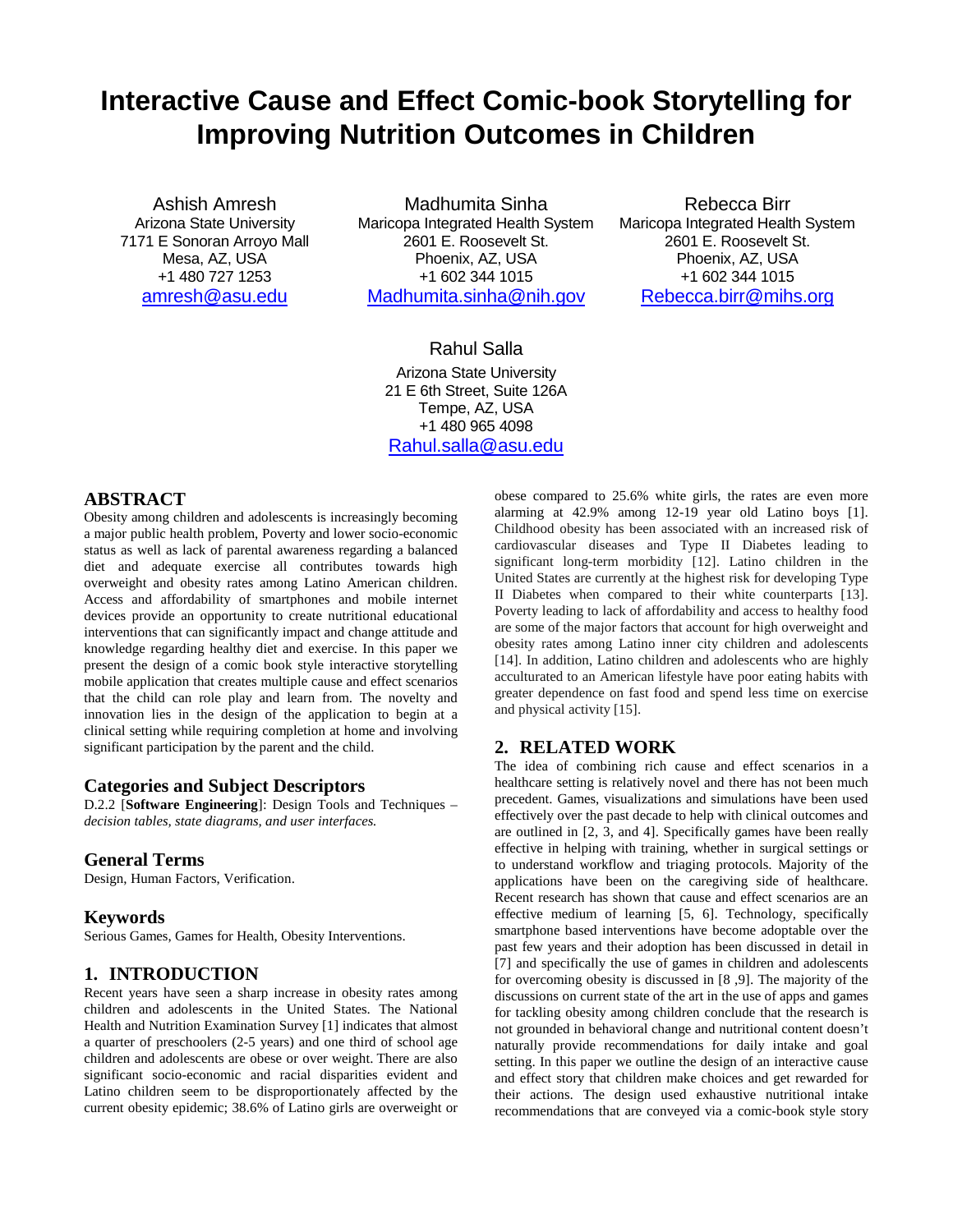and provides several opportunities for children to replay, view and process the result of their actions.

# **3. BACKGROUND AND THEORETICAL FRAMEWORK**

Interactive Cause and Effect Comic-book Storytelling (ICECS) is a new approach to improving healthy life style with respect to nutrition and physical activity among Latino children. Even though ICECS is developed to improve these outcomes among Latino American children, however the design strategy could be applied to any demographic. It involves developing and testing a bilingual family-based and culturally sensitive educational intervention in an interactive comic-book format. It is deployed on a portable device (touch-based tablet). By targeting both Latino parents and their children simultaneously, this intervention improves knowledge regarding healthy nutrition and exercise and promotes parent-child communication, complements the learning process and improves knowledge sharing. Similar strategies could be applied to larger trials that can be replicated as a relatively brief but targeted intervention incorporating low-cost computer technology. In this exploratory study, patients in the intervention group play the first chapter of ICECS during their hospital visit, and then continue to complete additional two chapters at home to enable them to advance their goals and missions by exploring several cause and effect scenarios with parental assistance and approval; this is facilitated by logging on to a designated mobileready site providing the same underlying message regarding obesity prevention.

ICECS focuses on utilization of interactive comic-book style storytelling technology to enhance knowledge regarding healthy nutrition and benefits of instilling good eating habits and daily exercise into obesity prevention. This educational intervention is expected to motivate parents and children (teens) to adopt healthier lifestyles.

The choice of a comic-book style storytelling with many forks and joins in the narrative is specifically chosen since it is a novel medium that is extremely popular among children and adolescents. It is more likely to capture their attention than any other media and can be easily designed for combined play with a parent, thus encouraging shared learning. In ICECS a role-playing superhero (i.e., a graphical representation of an individual within a virtual space) is the central figure that the child controls and the story path taken by the superhero is based on the actions/choices of the child. The superhero acts as a guiding force with the central theme of overcoming several obstacles and completing missions to rescue his parents from an infamous villain. As the parent/child progresses through the story, different scenarios are encountered and different solutions are presented with favorable responses enabling the avatar to move further along/closer to rescuing the parents. A participant may or may not complete every mission at the first try, but will always receive a "reward" for making healthy eating and appropriate physical activity choices. These rewards lead to the superhero getting stronger and powerful to complete the mission and finish the story.

Our hypothesis that such an intervention will enhance knowledge is based on recent studies that have explored how avatars may influence individual behaviors [10]. Researchers at Stanford have started to explore a concept they have labeled the Proteus Effect [16]. The Proteus Effect is a hypothesis postulating that the behavior of an individual conforms to implicit cues provided via a digital self-representation i.e., superhero; For example, research suggests that if an individual's avatar is created to be taller, this individual acts more confident during negotiation tasks [16]. In other research, individuals that viewed an avatar of themselves running on a treadmill were more likely to exercise than randomized to a non-exercise condition [17]. Based on the Proteus Effect, actions of an avatar, (particularly avatars constructed to look like the individual), can act as a model for an individual's behavior. Previous research from social learning theory has highlighted the power of modeling for skill-building, behavior change, and shifts in self-identity [11]. In theory, an avatar may be a particularly powerful mechanism to explore for promoting new skills, behaviors, and possibly even selfperceptions - all key tasks for promoting positive behavior change. ICECS combines the fundamental principles of play therapy with cognitive behavioral therapy and develops an interactive intervention for creating a change in knowledge and attitude among Latino children and adolescents with respect to eating a healthy diet and regular exercise for optimum future growth and development. A future study would assess whether this knowledge gain actually translates to a change in behavior from a virtual world to a real world.

# **4. METHODS**

## **4.1 Needs Assessment Survey**

The purpose of the Needs Assessment Survey was to develop a web-based bilingual (English/Spanish) survey of Latino parentchild dyads visiting an inner city hospital or clinic to assess their dietary habits and exercise patterns. Although we had initially planned to recruit 25 parents for the survey, the response that we had from the parents, the ease and efficiency with which it was implemented encouraged us to gather data on 102 parent/child dyads over a 14-week period. We feel this strengthened the conclusions from our survey and helped us better understand the dietary habits and exercise patterns in our target population.

#### *Sample Inclusion Criteria (Patient/Parent):*

- Patients of Latino ethnicity, *8 to 15 years* of age who register in the pediatric ED and patients who visit the three Family Learning Centers (FLC) and are accompanied by a parent/guardian who is 18 years or older and able to communicate in English or Spanish
- A patient must receive an Emergency Severity Index (ESI) Version 3 score of 4/5 indicating non-urgent status for recruitment in the pediatric ED.

#### *Sample Exclusion criteria (Patient/Parent):*

- Medically unstable patients, patients with ESI score of 1-3 (life threatening medical/surgical condition).
- Incarcerated patients or patients from juvenile detention facilities.

Recruitment was done at the Pediatric Emergency Department (PED, only non-urgent patients were included), Pediatric Ambulatory Care Clinic (ACC), and the Family Learning Centers (FLC). Information from this survey was used for intervention development; key attributes (e.g. risk awareness, facilitators, belief, barriers, acculturation and peer norms) were used to refine ICECS scenarios making it culturally appropriate. The crosssectional survey was conducted over a 14-week period. Prior to implementation, pilot testing was conducted and the survey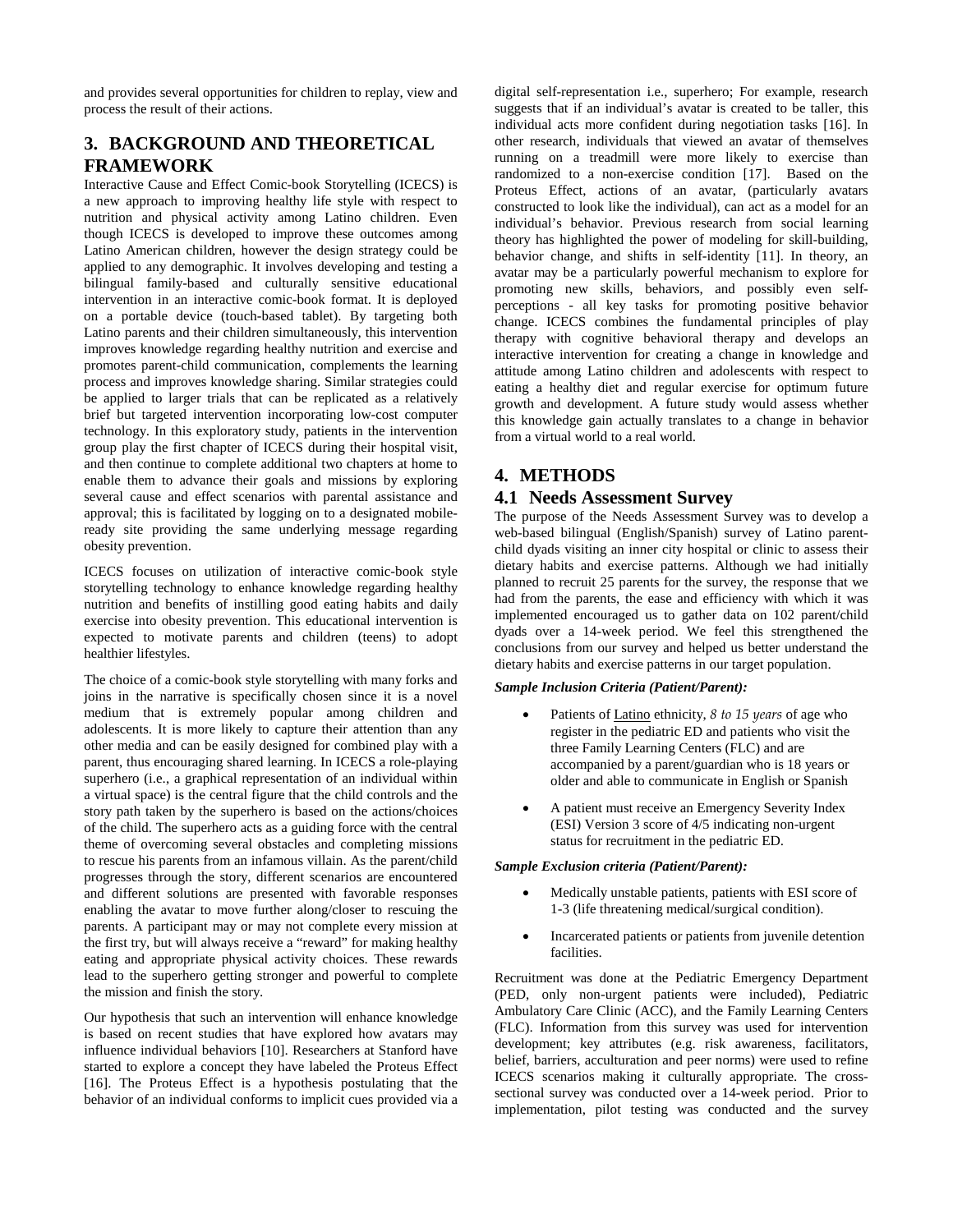optimized. The survey was deployed on a touch screen tablet PC (in PED) and on a desktop PC (in ACC and FLC). Figure 1 shows how the surveys were administered.



**Figure 1a. Family Learning Centers used for the survey**

| <b>Sy</b> Home Page    | I I Online Survey Sof<br>×                                     |
|------------------------|----------------------------------------------------------------|
| 2.                     | I think it is better for a child to be                         |
| Thin/skinny            |                                                                |
| Neither skinny nor fat |                                                                |
| Just a little fat      |                                                                |
| <b>Big and fat</b>     |                                                                |
| З.                     | How often do you worry that your child may gain weight and bec |

**Figure 1b. Bilingual survey on ipad (touch screen) used for participants in the pediatric ED**

A total of eighty-two responses were collected between December 2013-March 2014. Forty-four (53.6%) responses were from PED, 22 (26.9%) from the FLC and 16 (19.5%) were from the Pediatric ACC. Majority (33%) of respondents were between 25-34 years and 72% were females. All participants were Hispanic (target population). Most parents (41%) were less than high school educated. Mother (83%) was the key person making food choices for the family in most households. Most parents (81%) considered a healthy body image to be "neither skinny nor fat". Most (62%) were aware that obesity was related to problems like low energy, low self-esteem and poor social acceptance and almost all (98%) agreed that it could lead to diseases like diabetes and heart problems. Parents felt that they could help their children by: making healthy food choices for them (78%), and eating healthy themselves (72%). The main barriers to healthy eating included lack of full control over their child's diet (59%), time constraints (23%) and child's own food choices (31%). Lack of knowledge regarding healthy foods was the least cited barrier. Food as a reward is not frequently used in Hispanic households and in most Mexican American homes meals are eaten sitting together around the table (85%). Majority (74%) of those surveyed said that vegetables were included in at least 1-2 meals consumed. 47% said that they served juice or other sugary drinks with their child's meal at least a day. Ethnic Mexican American food was also frequently served in most households (41%, daily). Overwhelming majority (86%) of parents acknowledged importance of physical activity for their children. School based sports activities formed

an important part of physical activities. Lack of parental time (20%), environmental reasons (38%) and safety of outdoor play areas (30%) were some the reasons cited as barriers to play.

#### **4.2 Storyboard development**

For development of content specific to ICECS, a nutritional specialist working in our patient community for the past several years with valuable experience in conducting educational workshops pertaining to healthy diet and nutrition targeted towards the Latino population was recruited. The design of the story was based on a multiple story-line multiple ending narrative that was dependent on the food and activity choices made by the child. The plot was chosen to be simple and context sensitive. The main character realizes that his/her parents have been kidnapped by an evil villain and he/she now needs to transform into a superhero and go on a rescue mission. As every superhero needs help from the world around, you the player have to help the superhero complete his/her mission. The superhero needs to eat healthy, eat balanced and eat on time. The super hero also needs to perform the correct exercises and activities to stay healthy. The narrative then breaks several times during a day long mission to ask the child to assist the superhero and make the appropriate choices. Depending on the choices the player makes the story can have many different endings, however only the healthy choices lead to a successful completion of the mission. ICECS effectively employs rich narrative with compelling endings to add replayability and test multiple scenarios in a cause and effect setting. Over several iterations of interacting with the story the player builds knowledge on what foods are healthy and balanced and what activities promote physical activity. Figure 2 shows the early morning breakfast narrative where the player is recruited by the superhero to help prepare a balanced breakfast.



**Figure 2. The breakfast storyline for the morning mission**

The Child starts at the breakfast level in the hospital and upon successful completion is given a code to play the remaining storylines at home. Parents reward the child by giving them meaningful real-world prizes as they complete the missions at home.

## **4.3 Nutrition and Activity choice lists**

ICECS is designed to help children and parents understand what good food and lifestyle choices are, and how they can apply them to their lives. It is designed with the intent that after completion, the child should understand:

• How to choose foods and make a balanced meal (tailored to each meal – breakfast, lunch and dinner)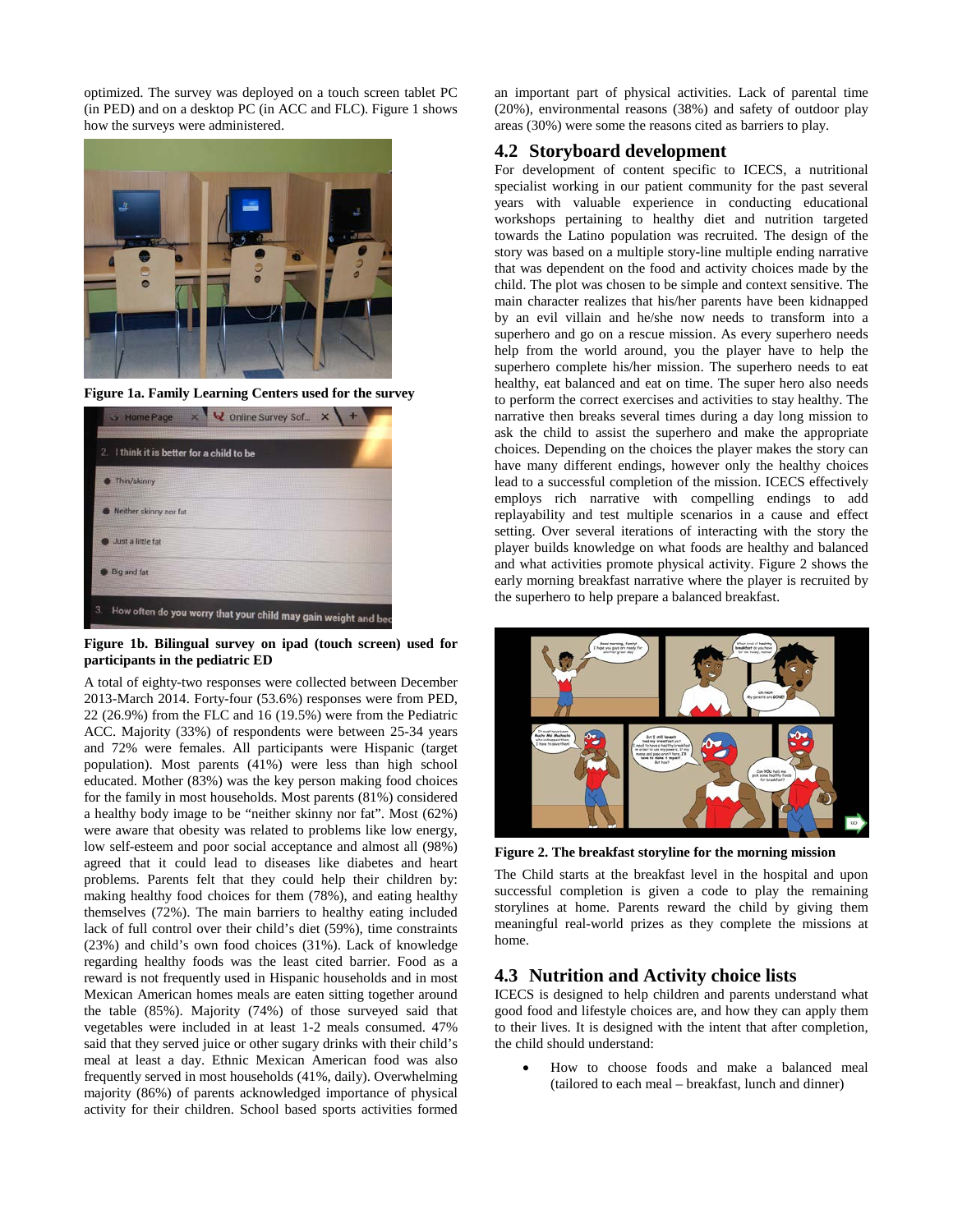- Which foods are healthy, and which foods / types of foods to avoid
- How to choose good alternatives to bad food choices
- The importance of eating well, and exercising to stay fit
- How to incorporate exercise and fitness into their everyday lives
- Ideas for exercise and healthy meals

Two master lists were developed by a nutritional specialist, the list contained three foods when combined together were given a remediation message and a score. The mission is marked to be successful only if the combined score reached a particular threshold. Four distinct narratives were developed based on the score obtained with one of them leading to a successful mission. Table 1 shows a snapshot of the nutrition master list while Table 2 shows the activity master list. The tables show the different scores the player can get in the first column (scores can range between 1 and 4), 1 always indicates a winning score and the result will be a successful mission and the child will progress to the next storyline in the comic book. The child always selects three food groups to create a balanced meal and three activities that are appropriate for the time of the day and can easily be executed. The explanation provides remediation message on the selected choices and their effect. The child then gets a chance to replay by selecting new choices until a winning combination is chosen.

| S              | Food 1                            | Food 2             | Food 3         | <b>Explanation</b>        |
|----------------|-----------------------------------|--------------------|----------------|---------------------------|
|                |                                   |                    | <b>Skim</b>    |                           |
|                | Oatmeal -                         |                    | Milk<br>$\sim$ |                           |
|                | One cup -                         | Apple One          | one cup        | Good Job, this is a great |
| $\mathbf{1}$   | 150                               | $-50$              | $-100$         | breakfast!                |
|                | Raisin                            |                    | Skim           |                           |
|                | <b>Bran</b>                       |                    | Milk<br>÷,     |                           |
|                | Cereal<br>$\sim$                  | Banana             | one cup        | This breakfast will keep  |
| $\mathbf{1}$   | 150                               | one - 100          | $-100$         | you healthy!              |
|                | Flour                             | One                |                |                           |
|                | Tortilla -                        | Scramble           | Green          | Needs to be a whole wheat |
| $\overline{c}$ | 150                               | Egg - 125          | Grapes         | tortilla                  |
|                | Pancake -                         | Peanut             | Banana         | This breakfast will keep  |
| $\overline{c}$ | 100                               | Butter - 90        | $-100$         | you healthy!              |
|                | Apple                             | Flour              | Cheddar        | Wait a minute, should     |
|                | Juice                             | Tortilla<br>$\sim$ | cheese -       | have an apple instead of  |
| 3              | 120                               | 150                | 100            | juice                     |
|                | Monster                           |                    |                |                           |
|                | Energy                            | Mozzarella         |                | Energy Drinks are<br>not  |
|                | Drink<br>$\overline{\phantom{a}}$ | Cheese             | Peanuts        | healthy, have Skim Milk   |
| 3              | 115                               | Stick - 80         | $-400$         | instead                   |
|                |                                   |                    | Two            | A better choice would be  |
|                | Granola -                         |                    | Percent        | skim milk and Raisin Bran |
| $\overline{4}$ | 500                               | Pear - $50$        | Milk           | cereal                    |
|                | Fruit                             |                    |                |                           |
|                | Smoothie                          | Raisins            | Donut -        | Not a good choice, donuts |
| 4              | $-130$                            | 130                | 200            | are high in sugar         |

**Table 1. Snapshot of the Food Master List for Breakfast**

**Table 2. Snapshot of the Activity Master List for Morning**

|              | <b>Activity</b> |    |                    | Activit        |                              |
|--------------|-----------------|----|--------------------|----------------|------------------------------|
| S            |                 |    | <b>Activity 22</b> | v <sub>3</sub> | <b>Explanation</b>           |
|              |                 |    |                    |                | You can easily do this       |
|              | Jog             | in |                    | Jump           | before you<br>leave<br>to    |
|              | Place           |    | Do Push Ups        | Rope           | school                       |
|              | Walk            |    | Watch              | Play on        | Not the best effort, sitting |
| $\mathbf{r}$ | with            | a  | Television         | the            | in one place is not good     |

| family<br>member |               | comput<br>er |                                                           |
|------------------|---------------|--------------|-----------------------------------------------------------|
| Take<br>a<br>nap | kitchen table | friend       | Sit at the Text a Not enough<br>exercise<br>before school |

# **4.4 Story Progression**

Each mission has three primary states: story, gameplay, and results. During the story state, the user will be shown a comic strip that depicts the current segment of the story. Afterword, the user will begin gameplay, during which the user will make decisions for the superhero, ranging from what foods the hero should eat for breakfast, to what activities the superhero should perform before he/she leaves the house. Once the child has made his/her decisions, see Figure 3, the story will manifest into a narrative based on their actions (this is another story panel, not the results screen, where the multiple narratives get forked). Note: if the user made good decisions, the story will progress well; however, if poor decisions were made, the superhero may have a hard time completing his/her mission and have to repeat the previous stage. Lastly, the child will be shown their results, see Figure 4, which informs the child which of their choices were good, and which choices should have been avoided. As shown in Figure 4, even though individually the selected choices are healthy, together they do not constitute a balanced meal.

|               | 17.                  |             |
|---------------|----------------------|-------------|
| Fried Chicken | Tilapia              | Hot Dog     |
| Spagnetti     | Cent Stos            | Green Salad |
| Coca Cola     | Monster Energy Drink | Candy Bar   |
|               |                      | ear         |

**Figure 3. Choice selection screen**





If the child does well, in terms of making the right food and exercise choices, he/she will be able to progress to the next chapter in the story. Otherwise, he/she will retry the game (this time with different choices than before) until the user chooses a winning combination. Figure 5 shows the game progression and interaction sequence.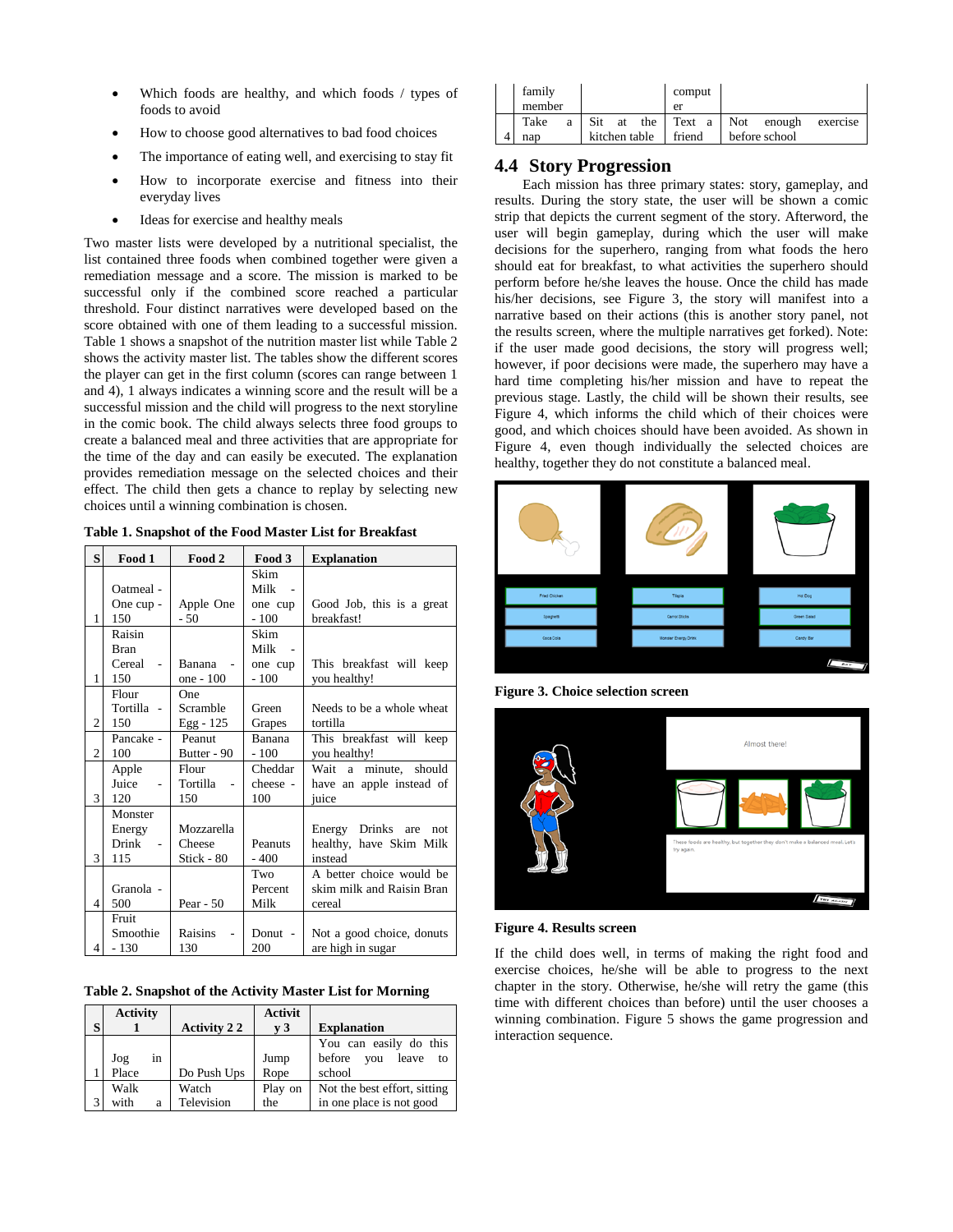

**Figure 5. Story progression and interaction sequence**

# **4.5 Usability testing**

Observations were made by a research assistant during the usability test and Table 3 shows the problems and the measures taken to correct them.

**Table 3. Usability issues and corrective measures**

|                                                                 | <b>Problems identified</b>                                                                                                                                                               | Corrective<br>measures                                                                                                                                  |
|-----------------------------------------------------------------|------------------------------------------------------------------------------------------------------------------------------------------------------------------------------------------|---------------------------------------------------------------------------------------------------------------------------------------------------------|
| <b>Readability</b>                                              | Users had problems<br>reading<br>with<br>all<br>upper case letters<br>and font sizes.                                                                                                    | Adjustment of<br>font size and case<br>of dialogues on<br>screen to<br>make<br>script<br>easily<br>readable                                             |
| <b>Navigation</b><br>issues:<br>Lengthy<br>video game<br>strips | Users especially<br>children<br>younger<br>struggled to<br>read<br>through comic strips<br>that were long and<br>skipped portions                                                        | Video game<br>story<br>strips<br>separated<br>into<br>smaller frames so<br>all<br>that<br>the<br>portions are not<br>displayed on the<br>single screen. |
| <b>Pretest</b><br>survey                                        | Pretest survey at the<br>start of the video<br>game distracted the<br>child user                                                                                                         | Pretest<br>survey<br>from<br>removed<br>the videogame                                                                                                   |
| Language<br>choice<br>for<br>play                               | Difference<br>in<br>choice<br>language<br>between child and<br>parent was observed<br>commonly                                                                                           | Providing parent<br>and child with<br>two tablets could<br>be considered                                                                                |
| Child<br>and<br>parent<br>combined<br>play                      | When<br>given<br>the<br>choice<br>to pick<br>a<br>healthy<br>meal<br>in<br>order to advance in<br>game, kids<br>the<br>would<br>ask<br>the<br>parents for help at<br>this point and both | Positive<br>observation: Enc<br>ourage<br>child/parent<br>combined play                                                                                 |

would briefly work together to pick out a balanced meal

A modified version of the software usability scale [cite], was created specifically to work with ICECS. A 7-point scale that ranged between strongly agree and strongly disagree was created for the following 9 questions and parent/child dyads in FLC were recruited for the test:

- 1. Overall, I am satisfied with how easy it is to play the game
- 2. The instructions were clear and easy to read
- 3. I was able to understand the controls and make progress
- 4. I was able to master the controls after repeated use
- 5. When I made a mistake, I was able to easily correct it
- 6. The information presented was pleasing and readable
- 7. I valued the knowledge conveyed by the game
- 8. In future visits, my child and I would like to replay
- 9. I would recommend using the game to my friends

# **5. DISCUSSION**

This is the first study where a bilingual videogame intervention was tailored to a specific Latino ethnicity target population group and the videogame was designed for both parent and child play. Our pre-videogame assessment survey provided us with insights into the dietary patterns and attitudes towards food and exercise that are prevalent among Mexican American parents. Based on this information and experience of our clinical research team, we tailor made the videogame intervention using food choices that were specific to this population. It is increasingly being realized that chronic disease conditions that begin in childhood and factors contributing towards it should be understood from a social and eco-bio-developmental framework. In this conceptual framework, the child is nested within the family microsystem, that thrives within the community and a larger societal ecosystem Better understanding of this ecosystem is necessary to devise interventions that impact the overall health and well-being of the child.

After identifying and fixing several issues via usability testing the final version of ICECS is now ready to go into clinical trial and perform the intervention both at the hospital and at home for 150 parent/child dyads.

# **6. CONCLUSION AND FUTURE WORK**

We have presented a novel approach to designing a comic-book style interactive intervention administered to parent/child dyads at a pediatric emergency hospital and also at home with the aims of improving nutritional and physical activity outcomes. This is the first intervention to involve both parent and child to actively participate and communicate while interacting with the story and the missions developed. We have seen successful results in limited focus group and usability testing stages and hope to report comprehensive findings once a clinical trial involving 150 parent/child dyads is completed.